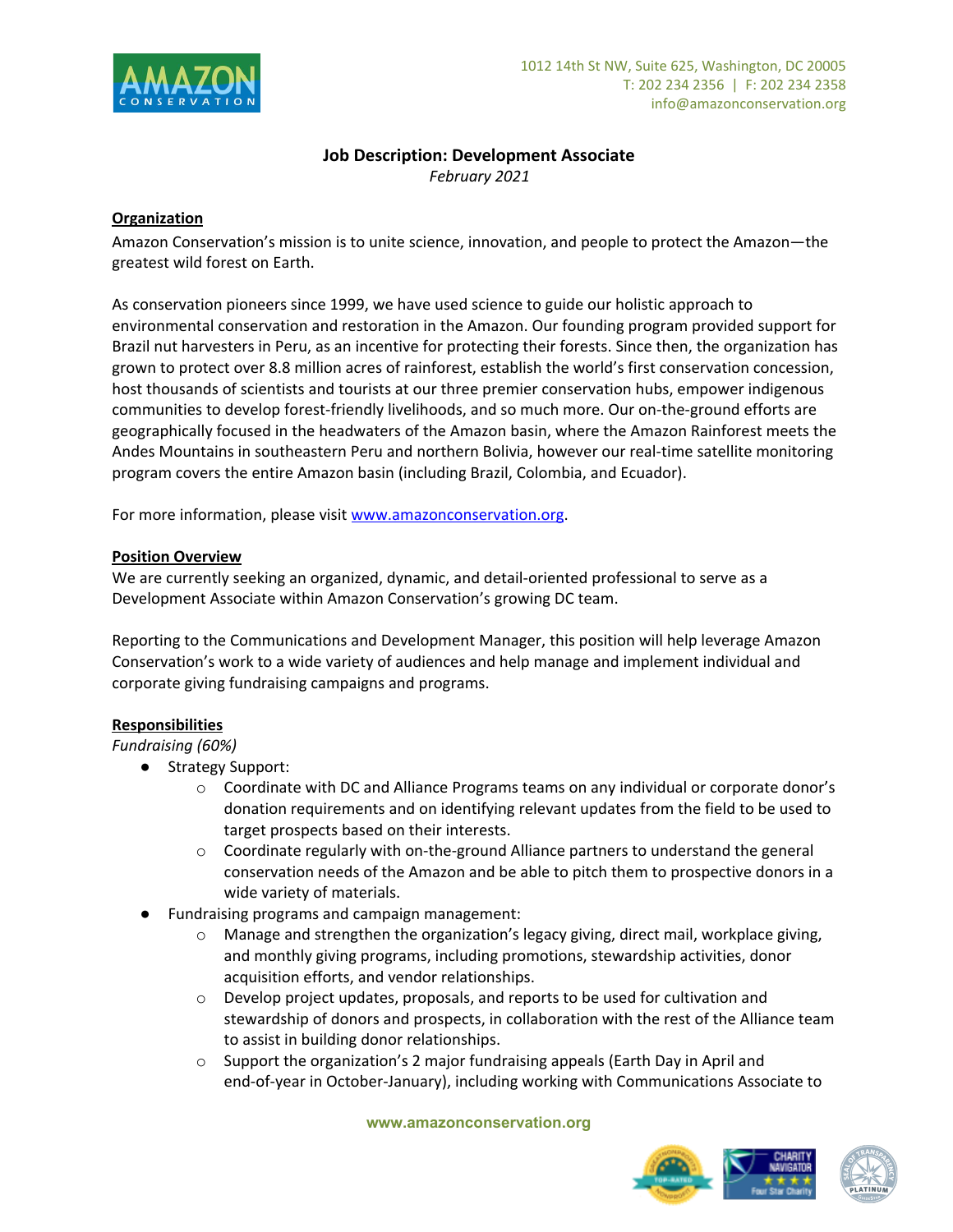

develop donor-centric content across all channels, managing lists, and mailings, processing donations and acknowledgments, and responding to donor inquiries.

- o Manage incoming donor inquiries and coordinate with Communications Associate on fundraising-related partnership opportunities.
- Stay abreast of the latest research and best practices in the field of fundraising.

## *Development Operations Support (40%)*

- Event management:
	- $\circ$  Support the development and implementation of 5-10 virtual forums and at least 1 in-person fundraising event a year, ensuring they are donor-centric.
	- Lead the use and management of Salesforce CRM across the DC office, including:
		- $\circ$  Being responsible for all data entered into the system, ensuring the highest level of data accuracy and data protection. Data entry support and backup may be provided by the organization's Administrative Coordinator, interns, and consultants, however, this position will need to closely coordinate, collaborate, and monitor data entry done by others.
		- o Pulling reports, format and analyze data, and compile regular reports on giving.
		- o Overseeing monthly reconciliation of data in Salesforce with Quickbooks, collaborating with the Finance Associate.
		- o Leading the coordination with consultants on backend improvements and troubleshooting errors.
- Support Development operations management:
	- $\circ$  Ensure individual donor reporting timelines and additional requirements are met.
	- o Manage the processing and acknowledgment for all gifts to the organization, including managing 13 donation platforms, coordinating and sending acknowledgment letters, providing yearly documentation to monthly giving program donors, and all related stewardship activities.

## **Required Qualifications**

- Bachelor's Degree in Communications, Journalism, English, International Studies, or related field.
- 2-5 years of relevant experience (internships can be counted towards this requirement).
- Strong interest in learning about and strengthening fundraising and development skills
- Ability to edit and rewrite technical documents to convey complex ideas in a clear and direct style while preserving intricacies of complex content.
- Possess full command of English grammar, punctuation, technical terminology, style, and usage
- Understand varying language requirements and nuances pitched at a variety of donor audiences that range from the lay to the technical and professional.
- Strong basic computer skills; proven ability to use standard technology packages, i.e. Microsoft Word, PowerPoint, Excel, Google Drive, Dropbox, Zoom.
- Self-motivated with strong organizational skills, problem-solver, positive can-do attitude, and high accountability.
- Professional proficiency in written and spoken English and Spanish.

## **Preferred Qualifications**

● Previous experience managing databases, especially Salesforce CRM, highly preferred.

#### **www.amazonconservation.org**